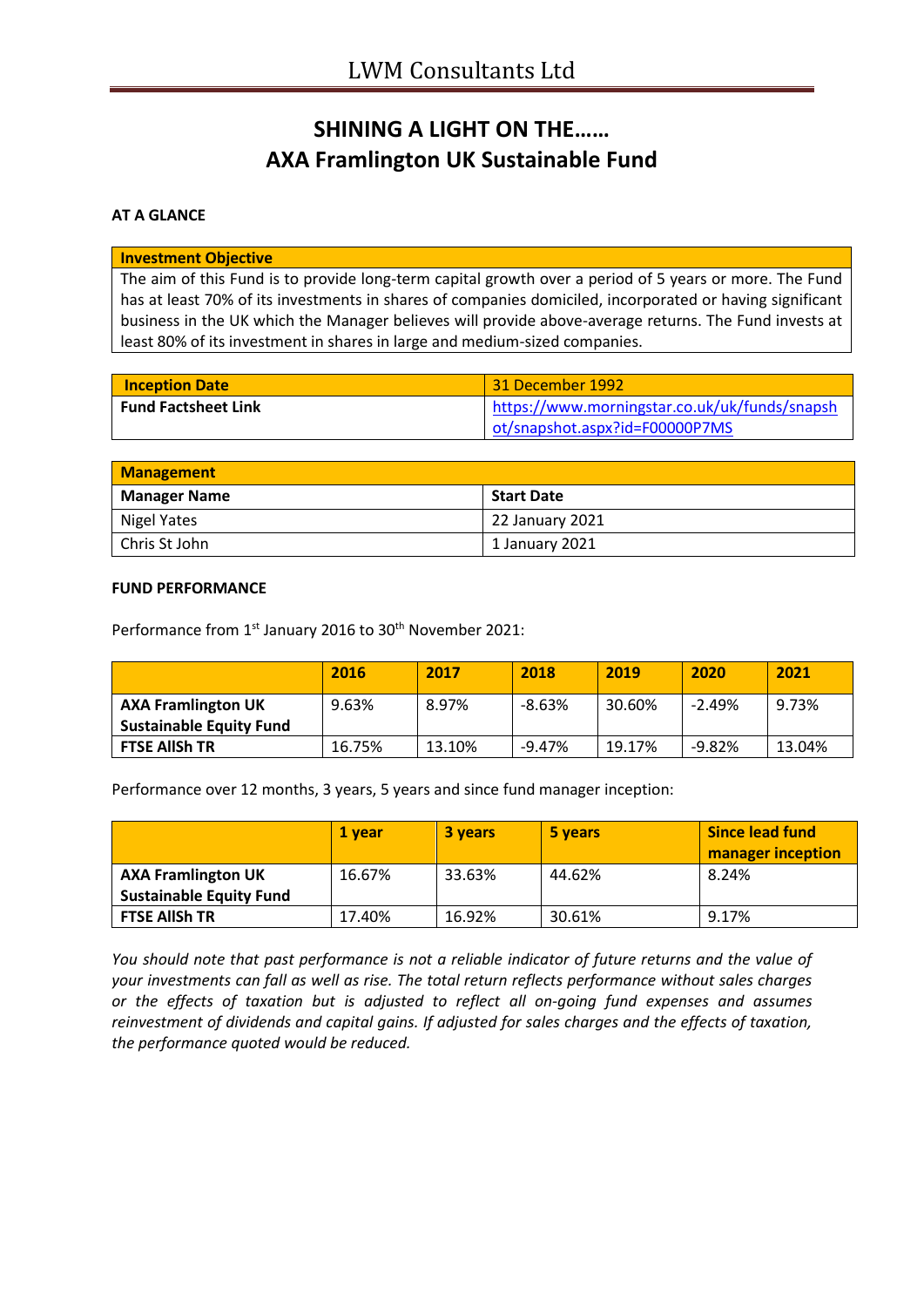## LWM Consultants Ltd

| <b>Tracking</b><br><b>Error</b> | <b>Information</b><br><b>Ratio</b> | <b>Active</b><br><b>Share</b> | <b>Upside</b><br><b>Capture</b><br><b>Ratio</b> | <b>Downside</b><br><b>Capture</b><br><b>Ratio</b> | <b>Batting</b><br><b>Average</b> | <b>Beta</b> | <b>Alpha</b> | <b>Equity</b><br><b>Style</b> |  |
|---------------------------------|------------------------------------|-------------------------------|-------------------------------------------------|---------------------------------------------------|----------------------------------|-------------|--------------|-------------------------------|--|
| 6.40                            | 0.74                               |                               | 110.41                                          | 88.74                                             | 55.56                            | 0.95        | 4.89         | Mid<br>Blend                  |  |

| <b>Volatility Measurements</b> |        |  |
|--------------------------------|--------|--|
| 3-Yr Std Dev (volatility)      | 16.26% |  |
| 3-Yr Mean Return (average)     | 10.15% |  |

| <b>Investment Style Details</b> |        |
|---------------------------------|--------|
| Giant                           | 14.99% |
| Large                           | 29.48% |
| Medium                          | 31.32% |
| Small                           | 20.22% |
| Micro                           | 3.27%  |

| Top 5 Holdings - 55 Equity Holdings |                           |       |
|-------------------------------------|---------------------------|-------|
| AstraZeneca PLC                     | Healthcare                | 5.40% |
| Diageo PLC                          | <b>Consumer Defensive</b> | 3.97% |
| <b>Experian PLC</b>                 | Industrials               | 3.50% |
| GlaxoSmithKline Plc                 | Healthcare                | 3.32% |
| <b>Prudential PLC</b>               | <b>Financial Services</b> | 3.31% |

| <b>Top 5 Sectors</b>      |        |  |
|---------------------------|--------|--|
| Industrials               | 22.93% |  |
| <b>Financial Services</b> | 15.81% |  |
| Healthcare                | 15.49% |  |
| Technology                | 13.30% |  |
| <b>Consumer Cyclical</b>  | 9.08%  |  |

### **UPDATE….**

The strategy was switched to a sustainable mandate about 3 years ago. The fund manager who oversaw the switch retired and Nigel Yates took this over as the lead manager.

Nigel manages the Ethical Strategy and therefore this seems a perfect fit. He previously managed a UK Fund for NFU Mutual and managed a Pension Fund. Although ESG and Sustainability were not part of the strategy at NFU, he did develop his own ESG framework. When he took on this fund there were some changes to reflect his approach.

This covers three central themes – people, planet, and progress. Engagement is a key part of the strategy and transition to being a better company. He explained that no company is perfect, and it is about working with them to see that change happen.

We talked about examples where a company did amazing work with child labour in India, but the social pillar within the company hadn't been thought through, especially around staff turnover. Another company had a really progressive outreach programme in the areas they work, and a real focus on staff moral etc, but they didn't have good board diversity and no independent whistle blower policy.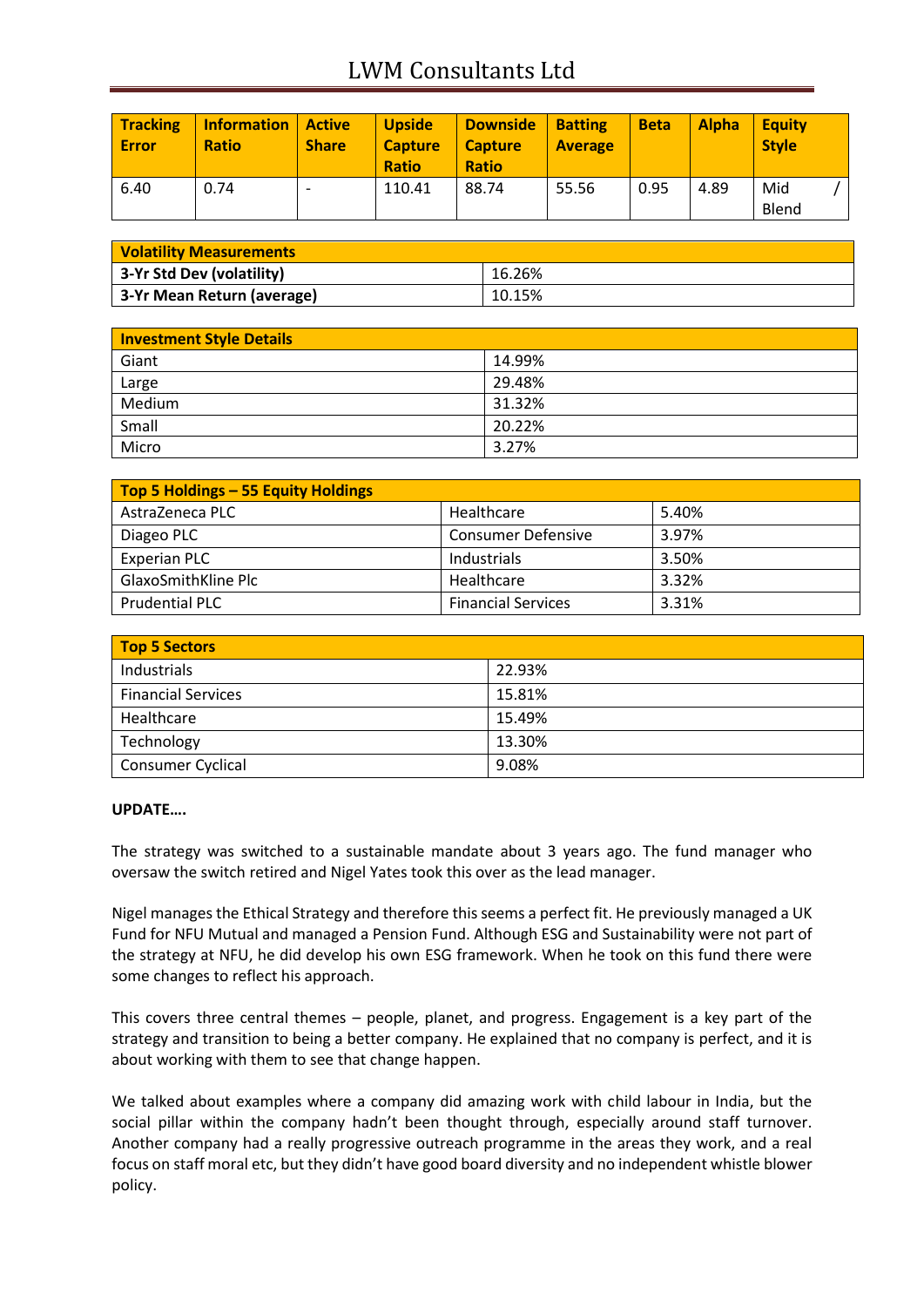We spent time talking about BP and this is a company they do invest in. They believe there is a ground swell from the bottom up and senior management are doing things to make change happen. They have targets to reduce oil output and they can see the business moving more into a consultancy role in the future. Whether we feel oil is right or not in a sustainable fund, Nigel would argue that this falls in the transition element and therefore should be included.

Companies like BP need to be part of the transition, and therefore engaging and ensuring they are doing the right things is important. As they move away from oil to a new model, this should benefit investors. I asked what would happen if BP didn't continue in the positive trajectory and Nigel explained that they would have no hesitation in selling the stock.

This led onto a discussion about engagement. AXA are a European Company and ESG Is important to the business, especially as Europe is much further down the road than the UK and US. The Clean Economy Fund launched three years ago is their flagship strategy in Europe and this is now available in the UK. When this strategy was re-launched, they didn't want a satellite fund. They took an existing fund and changed the focus. Although other funds offered by AXA are not sustainable, there are ideas that Nigel shares with the wider UK team and some of these do come into the other funds.

It is not just about engagement internally but also the fact that AXA and AXA IM have a dedicated engagement team. They speak to senior executives at firms to drive change. Ultimately if change doesn't happen, then they will either vote against the company, or disinvest. We talked about whether all companies change, and Nigel explained that some companies you cannot change, and therefore something fundamental must happen that forces the board to change direction. They only want to invest in those companies that are willing to change and are on the right path to do so.

Nigel is clearly passionate about what he does. He wants to invest in the right companies for right reasons, and if he gets this correct then he can generate strong returns for investors. If a business has a good culture and environment, then it has a loyal workforce, and this is a powerful benefit which adds value to a business. Where the staff is poorly motivated, and turnover is high, then fundamentally it will damage the company over time.

All of this comes down to the PPP approach – people, planet, and progress. The fund split is:

People – healthcare / care provision (16%), financial resilience (17%), entertainment and wellbeing (14%)

Planet – clean energy (8%), resource and energy efficiency (8%), sustainable infrastructure (12%), low carbon transportation (3%)

Progress – connecting people (6%), security and safety (5%), technology enablers (10%)

This provides diversification across sectors and companies.

The fund excludes tobacco, white phosphorus weapons producers, low ESG quality, violations of international norms and standards, severe controversies, and severe human rights violations.